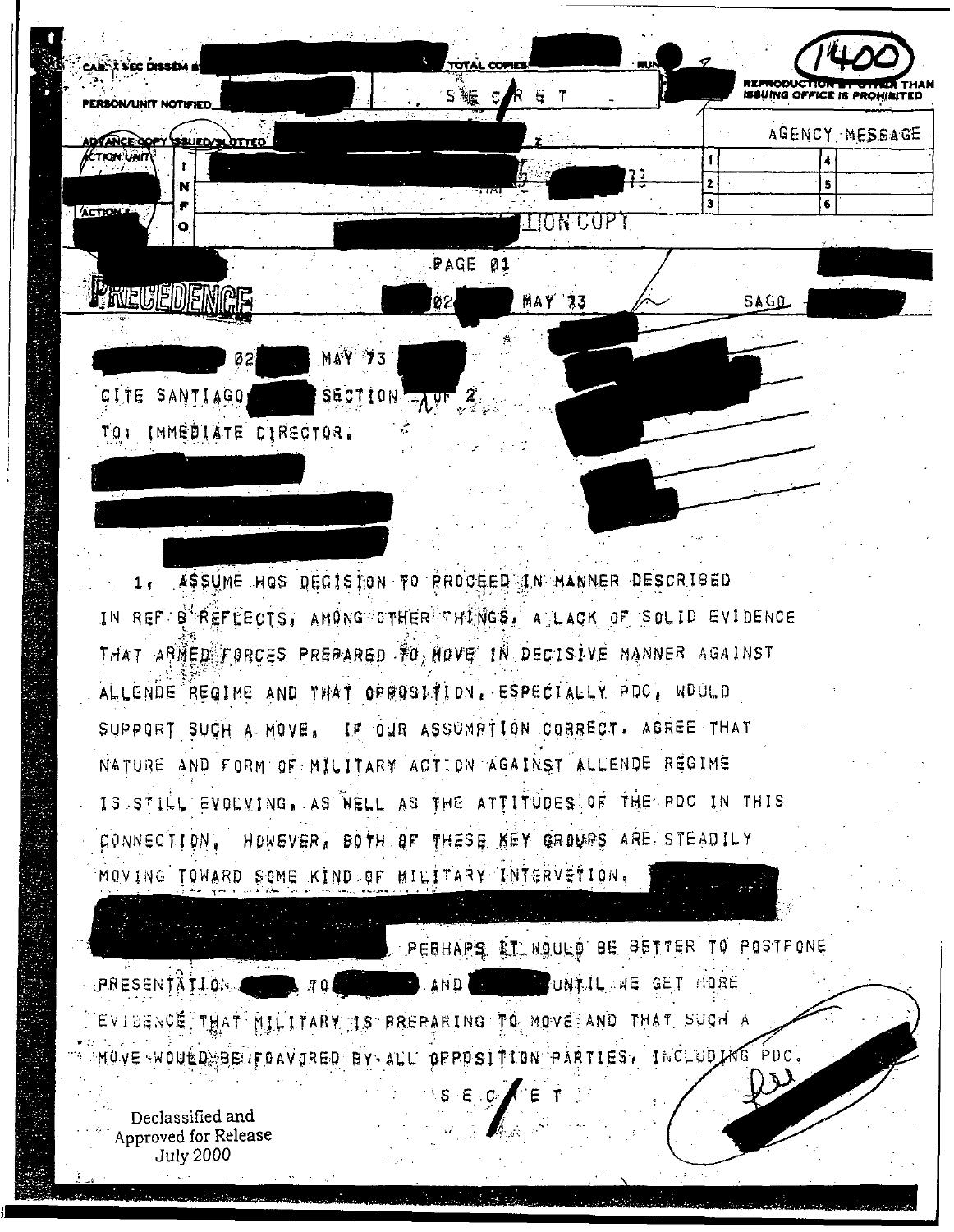|                 | <b>CABLE SEC DISSEM BY.</b> |  | PER. |  |           |         |   | TOTAL COPIES |        |  | RUN BY |  |      |   |                                                                   |
|-----------------|-----------------------------|--|------|--|-----------|---------|---|--------------|--------|--|--------|--|------|---|-------------------------------------------------------------------|
|                 | PERSON/UNIT NOTIFIED.       |  |      |  |           |         | Ε |              |        |  |        |  |      |   | REPRODUCTION BY OTHER THA!<br><b>ISSUING OFFICE IS PROHIBITED</b> |
|                 | ADVANCE COPY ISSUED/SLOTTED |  |      |  | <b>EY</b> | AT      |   |              |        |  |        |  |      |   | AGENCY MESSAGE                                                    |
|                 | ACTION UNIT                 |  |      |  |           |         |   |              |        |  |        |  |      |   |                                                                   |
|                 |                             |  |      |  |           |         |   |              |        |  |        |  |      |   |                                                                   |
| <b>ACTION #</b> |                             |  |      |  |           |         |   |              |        |  |        |  |      | 6 |                                                                   |
|                 |                             |  |      |  |           |         |   |              |        |  |        |  |      |   |                                                                   |
|                 |                             |  |      |  |           | PAGE 02 |   |              |        |  |        |  |      |   |                                                                   |
|                 |                             |  |      |  |           | 協力      |   |              | MAV 77 |  |        |  | TABn |   |                                                                   |

## PLS ADVISEI

2. IN CONNECTION WITH HOS CONSIDERATION OF ABOVE. BELIEVE FOLLOWING STATION VIEWS WHICH WERE PREPARED IN RESPONSE. TO NAY BE OF INTEREST.

<sup>4</sup> <sup>I</sup> BUREAUCRATIC CONSIDERATIONS -ASIDE I DYNAMC IS QF PRESENT POLITICAL SITUATION CLEARLY POINT TO OPTION B OF S THE MOST INDICATED COURSE QF- ACTI ON HE SHOULD PURSUE DURING FOLLOWING SIX TO NINE MONTHS', FIRST, THERE IS A GROWING ANTI-GWVT AMBIENCE IN ALL THREE MILITARY SERVICES AND AN. INCREASING REALISATION ON'THEIR PAR7 THAT SOME MIND OF ACTION. BY, - THEM 70 IN'tERVENE- IN PRESENT SITUATION SOONER OR LATER WILL BE CALLED FOR, SECOND, THE DETERMINATION OF THE UIP( TO PUSH ITS REVOLUTIONARY PROGRAM RENEWED VIGOR AND THE COMMENSURATE RESPONSE OF THE OPPOSITION 'TO RESIST AND'BLOCK THIS THRUST HAS CREATEg. THE CONDITIONS FOR AN ACUTE POLITICAL CRISIS, (WE ARE NOW IN THE BEGINNING PHASES OF THIS CRISIS WITH BOLITICAL TENSION STEADILY RISING IN A SPITE OF FRERIODIC LULLS) THAN IRD, THE MOST MILITANT PARTS OF THE OPPOSITION , THE GREMIALISTAS. THE PN. PAL. AND THE 'i'. ' .  $\cdot$  / EL MERCURIO CHAIN OF NEWSPARERS HAVE SET AS THEIR OBJECTIVE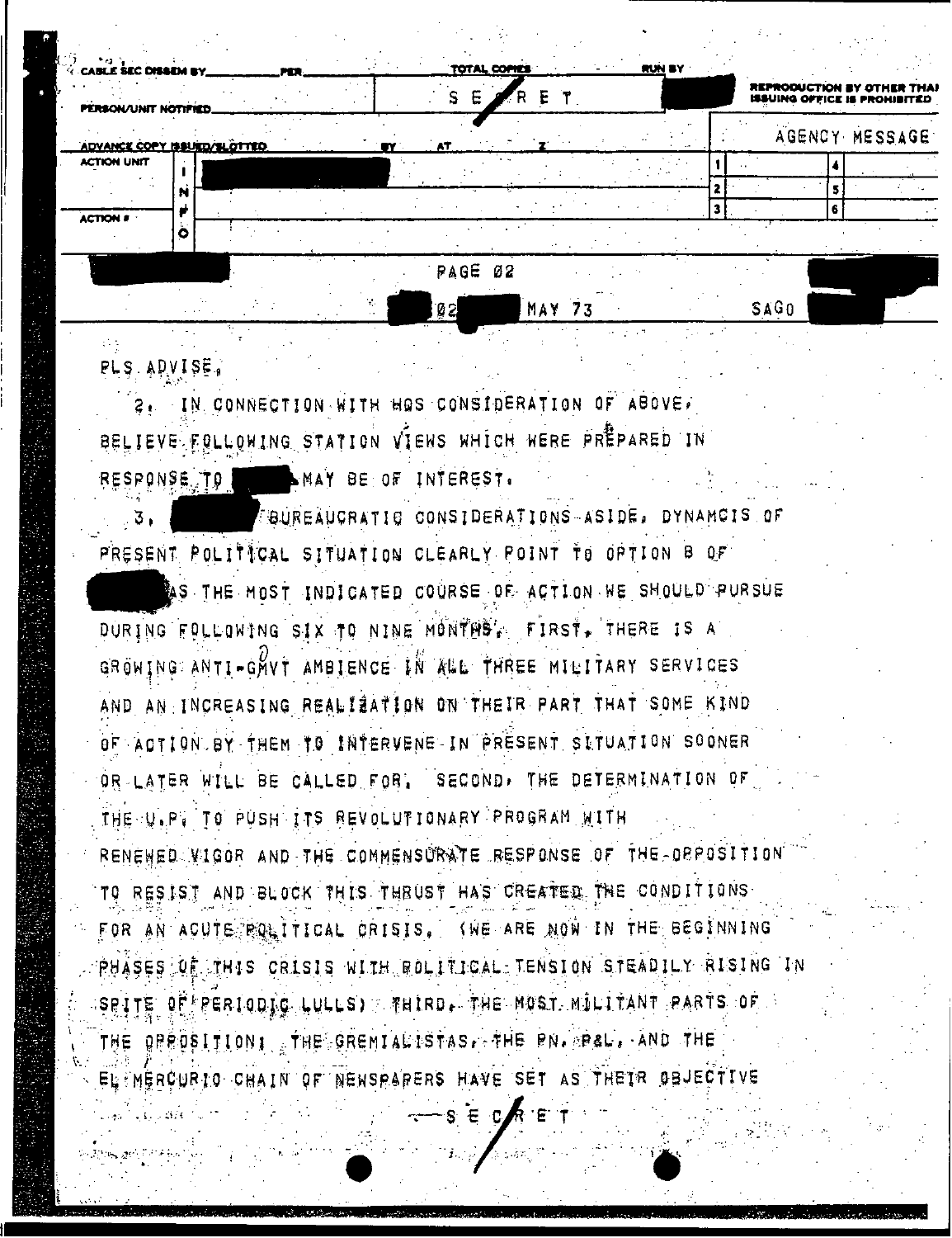| CABLE SEC DISSEM BY ________                      |   | <b>PER</b> |      | TOTAL COM |     |     | RU. |  |      |   | REPRODUCTION BY OTHER THAI<br>ISSUING OFFICE IS PROHIBITED |
|---------------------------------------------------|---|------------|------|-----------|-----|-----|-----|--|------|---|------------------------------------------------------------|
| PERSON/UNIT NOTIFIED.                             |   |            |      | E<br>S.   | R,  | E T |     |  |      |   | AGENCY MESSAGE                                             |
| ADVANCE COPY ISSUED/SLOTTED<br><b>ACTION UNIT</b> |   |            | EY : | AT        |     |     |     |  |      |   |                                                            |
|                                                   | м |            |      |           |     |     |     |  |      | 6 |                                                            |
| <b>ACTION 6</b>                                   |   |            |      |           |     |     |     |  |      |   |                                                            |
|                                                   |   |            |      | PAGE Ø3   |     |     |     |  |      |   |                                                            |
|                                                   |   |            |      | 102       | MAY | 73  |     |  | SAGO |   |                                                            |

CREATION OF CONFLICT AND CONFRONTATION WHICH WILL LEAD TO SOME SORT OF MILITARY INTERVENTION. NONE WAVE A CLEAR IDEA HOW THIS IS TO HAPPEN OR WHAT FORM IT WILL TAKE. EACH IN ITS OWN WAY IS TRYING TO COORDINATE ITS EFFORTS WITH MEMBERS OF THE ARMED FORCES KNOWN TO THEM WHO SHARE THIS QBJECTIVE.

FIRE WHILE THE PDC IS NOT YET SEEKING MILITARY INTERVENTION AS AN ORGANIZATION (ALTHO CERTAIN LEADERS ALREADY FAVOR IT AND MORE CAN BE EXPECTED TO DO SO AS THE CRISIS DEGPENS). IT IS DETERMINED TO RESIST THE EXCESSES OF THE AULENDE REGIME. AT THE MOMENT THE PDG IS IN DIRECT AND SERIOUS CONFLICT WITH THE U.P. WHILE THIS PHASE COULD PASS. WE EXPECT SIMILAR CONFRONTATIONS TO ARISE IN THE NEEKS AHEAD? EXCEPT FOR THE PDC AS AN ORGANIZATION, THE PLANNING FOCUS AND ACTION OF ALL THE OPPOSITION FORCES IS ON THE PERIOD INMEDIATELY AHEAD RATHER THAN ON 1976. JE WE ARE TO MAXIMIZE OUR INFLUENCE AND HELP THE OPPOSITION IN THE WAY IT NEEDS HELP. WE SHOULD WORK WITHIN THIS TREND RATHER THAN TRY TO ORROSE AND COUNTER IT BY TRYING TO GET THE OPPOSTIDO AS A WHOLE TO FOCUS ON THE DISTANT AND 1976, INCSUM, WE BELIEVE THE ORIENTATION. TENUOUS GOAL OF I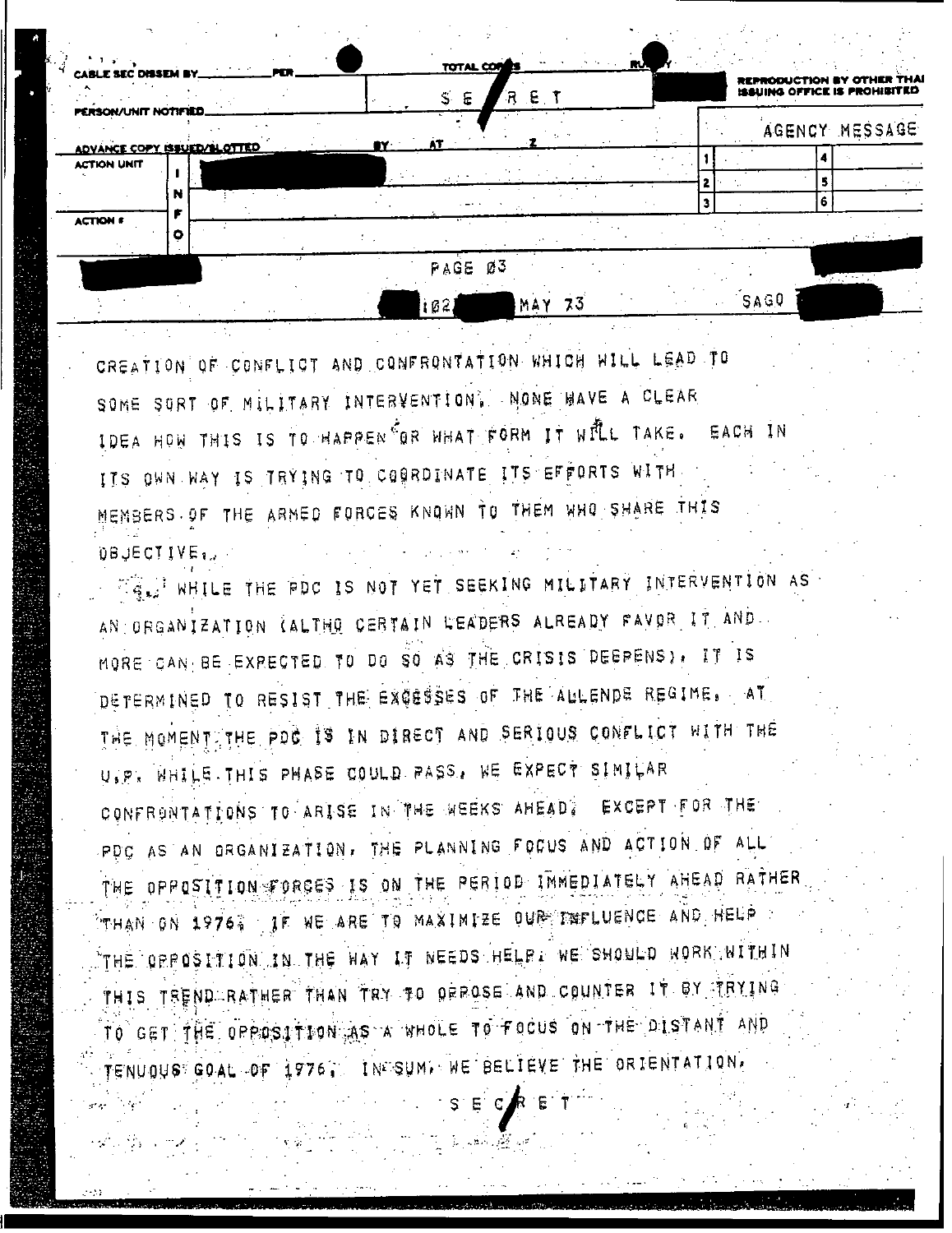| $^{\prime\prime}$ . CABLE 5EC DISSEM BY |  | <b><i>PER 2</i></b> |    |                | TOTAL COBIES | RUN BY               |  |               |                                                                          |
|-----------------------------------------|--|---------------------|----|----------------|--------------|----------------------|--|---------------|--------------------------------------------------------------------------|
| PERSON/UNIT NOTIFIED.                   |  |                     |    | S E            | R E          |                      |  |               | <b>REPRODUCTION BY OTHER THAT</b><br><b>ISSUING OFFICE IS PROHIBITED</b> |
| <b>ADVANCE COPY ISSUED/SLOTTED</b>      |  |                     | RY | <b>AT</b>      |              |                      |  |               | AGENCY MESSAGE                                                           |
| <b>ACTION UNIT</b>                      |  |                     |    |                |              |                      |  |               |                                                                          |
|                                         |  |                     |    |                |              |                      |  |               |                                                                          |
| <b>ACTION #</b>                         |  |                     |    |                |              |                      |  |               |                                                                          |
|                                         |  |                     |    | <b>PAGE 04</b> |              | $\sim$ $\sim$ $\sim$ |  | . <del></del> | ਲਾਕਾ ਦ                                                                   |

MAY 73

SAGO

FOCUS, AND THRUST OF OUR OPERATIONAL EFFORT SHOULD BE ON MILITARY INTERVENTION.

THE FORM THAT MILITARY INTERVENTION WOULD TAKE IS ິາ. SITLL UNCLEAR, BUT WE BELIEVE IT WOULD BE MORE CONSISTENT WITH CHILEAN SENSIBILITIES AND NAKEUP FOR INTERVENTION TO TAKS THE FORM OF REENTRANCE OF THE ARMED FORCES INTO THE GOVT AS A UNIFIED INSTITUTION." THEIR REENTRANCE COULD BE TRIGGERED BY SERIOUS INTERNAL CONFLICT AND CRISIS, IN SUCH A PERIOD OF CRISIS WE WOULD VISUALIZE THE COMMANDERS IN CHIEFS OF THE ARMED FORCES ARRANAGINING THE PRESIDENT EITHER AT HIS REQUEST OR ON THEIR OWN INITIATIVE IN CONNECTION WITH THE CRISIS TO DISCUSS WHAT SHOULD BE DONE, THE ARMED FORCES AT THAT POINT WOULD BE PREPARED TO PRESENT THE PRESIDENT WITH SEVERAL VERY STIFF DEMANDS, HONEVER, IF THE MILITARY DEMANDS WERE NOT ACCEPTABLE TO THE RRESIDENT: THE ARMED FORCES WOULD PROBABLY ALSO HAVE TO BE PREPARED TO TAKE OVER COMPLETE. CONTROL OF THE GOVT AT THAT ROINT.

**BE ROLE IN IMPLEMENTATION OF THE ABOVE COULD** TAKE ONE OR TWO BASIC FORMS! **(BA) DELEGATE TO |** PRINCIPAL TASK OF COORDINATING THE VARIOUS OPPOSITION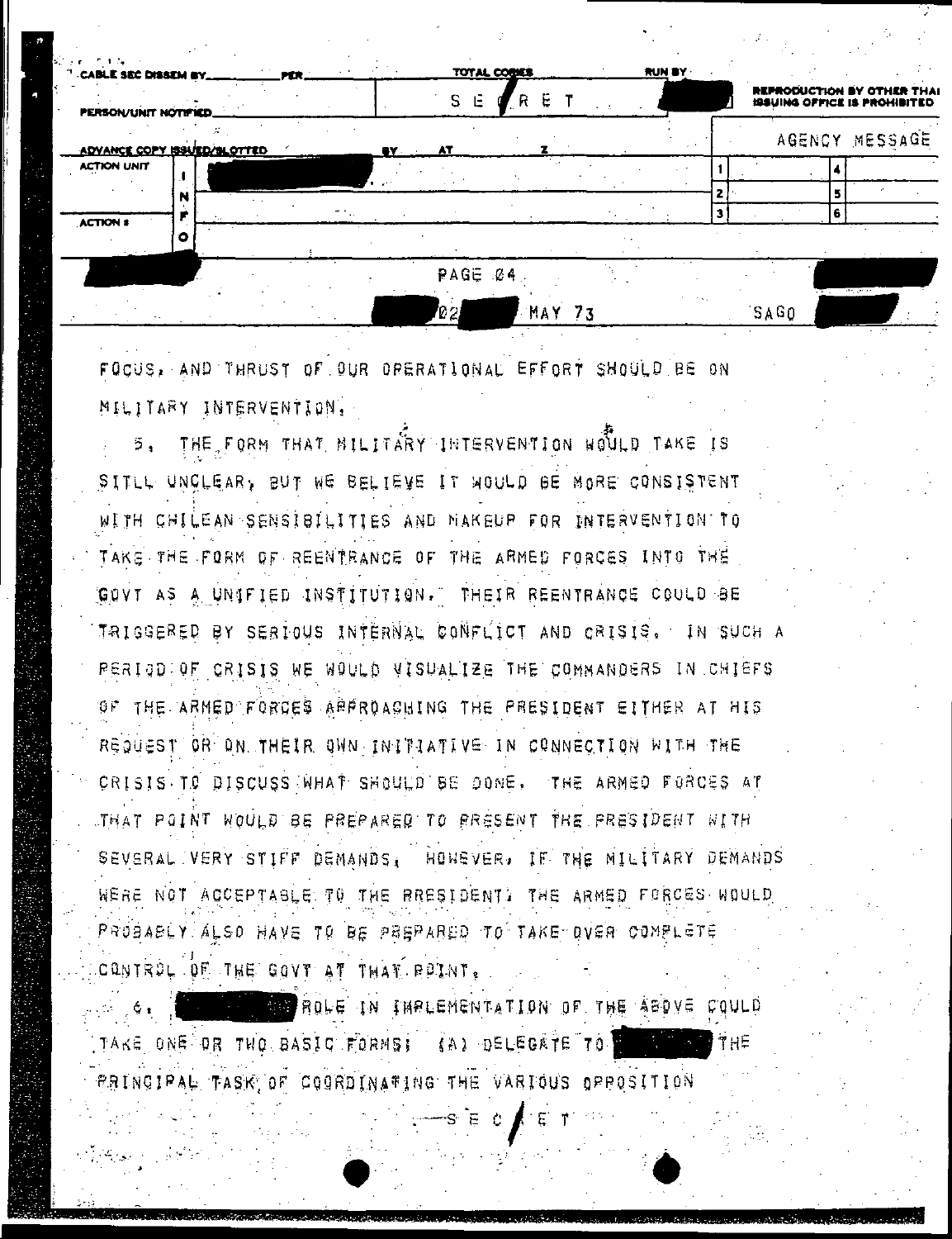|                                                               |              | RET<br>S E                                          |            |       |   |                |
|---------------------------------------------------------------|--------------|-----------------------------------------------------|------------|-------|---|----------------|
| DVANCE COPY ISSUED/SLOTTED                                    |              | AT                                                  |            |       |   | AGENCY MESSAGE |
| ACTION UNIT                                                   |              |                                                     |            |       |   |                |
| N<br><b>ACTION #</b>                                          |              |                                                     |            | 3     | 6 |                |
| ۰                                                             |              |                                                     |            |       |   |                |
|                                                               |              | RAGE 05-02                                          |            |       |   | <b>STORY</b>   |
|                                                               |              | MAY 73<br>$2^{\circ}$                               |            | SAGO  |   |                |
|                                                               |              |                                                     |            |       |   |                |
| PONER GROUPS IN THE IMPLEMENTATION OF AN OVERALL PLAN IN      |              |                                                     |            |       |   |                |
| CONNECTION WITH A PREPARED TIMETABLE WITH                     |              |                                                     | PLAYING    |       |   |                |
| A SUPPLEMENTARY ROLE THRU ESTABLISHING CONTACT WITH THE KEY   |              |                                                     |            |       |   |                |
| LEADERS OF THE CONSPIRATORIAL GROUP IN THE ARMY.              |              |                                                     |            |       |   |                |
| $\sim$ 4.                                                     |              | NE NOULD EXPECT A SERIOUS COUP GROUP                |            |       |   |                |
| OR LEADER TO WANT TO COMMUNICATE DIRECTLY WITH                |              |                                                     |            |       |   |                |
| SOME POINT,                                                   |              |                                                     |            |       |   |                |
|                                                               |              |                                                     |            |       |   |                |
|                                                               |              |                                                     |            |       |   |                |
|                                                               |              | NOULD BE IN AN EXCELLENT POSITION TO CARRY OUT THIS |            |       |   |                |
|                                                               |              |                                                     |            |       |   |                |
| ROLE. (B) - A SECOND ALTERNATIVE WOULD BE FOR                 |              |                                                     | THIS WOULD |       |   |                |
| ITSELF TO PLAY THE DOMINANT COORDINATING ROLE.                |              |                                                     |            |       |   |                |
| INVOLVE.                                                      | NORKING THRU |                                                     |            |       |   |                |
|                                                               |              |                                                     |            | SINCE |   |                |
| THERE ARE ADVANTAGES AND DISADVANTAGES IN EACH APPROACH, THIS |              |                                                     |            |       |   |                |
| ASPECT WOULD NEED TO BE GIVEN MORE STUDY BEFORE A FINAL -     |              |                                                     |            |       |   |                |
| DECISION MADE AS TO WHICH WOULD BE NORE EFFECTIVE AND SECURE. |              |                                                     |            |       |   |                |
| 7. WHILE THE WHOLE FOCUS OF OUR EFFORT WOULD BE KEMBD         |              |                                                     |            |       |   |                |
| IO MILITARY INTERVENTION: WE WOULD NEED TO PROVIDE SOME FUNDS |              |                                                     |            |       |   |                |
|                                                               |              |                                                     |            |       |   |                |
|                                                               |              |                                                     |            |       |   |                |